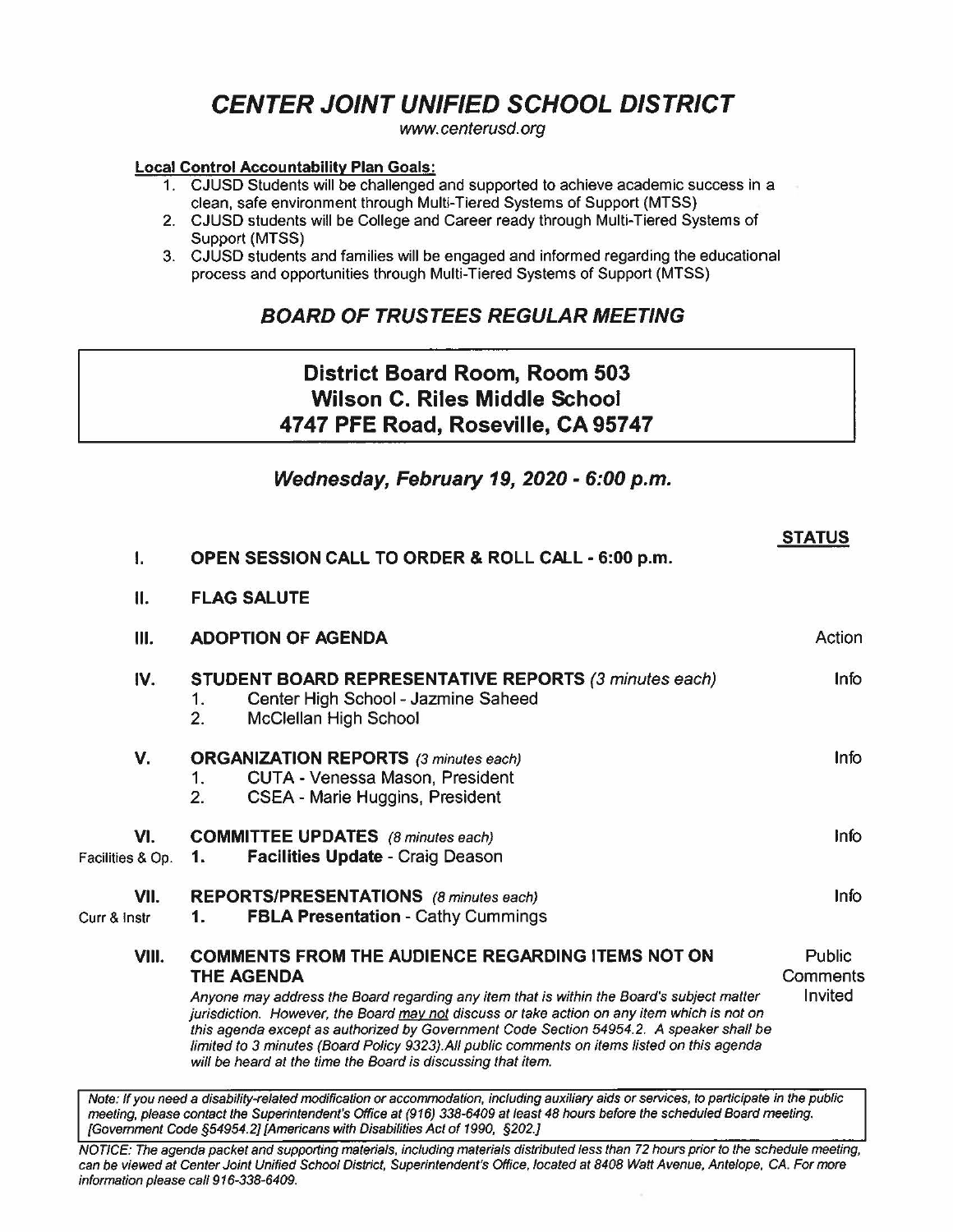| IX.              |     | <b>BOARD / SUPERINTENDENT REPORTS (10 minutes)</b>                                                                                                                                                                                                            | Info   |
|------------------|-----|---------------------------------------------------------------------------------------------------------------------------------------------------------------------------------------------------------------------------------------------------------------|--------|
| X.               |     | <b>CONSENT AGENDA (5 minutes)</b><br>NOTE: The Board will be asked to approve all of the following items by a single vote, unless any<br>member of the Board asks that an item be removed from the consent agenda and considered and<br>discussed separately. | Action |
| Governance       | 1.  | Approve Adoption of Minutes from January 19, 2020 Regular Meeting                                                                                                                                                                                             |        |
| Personnel        | 2.  | <b>Approve Classified Personnel Transactions</b>                                                                                                                                                                                                              |        |
| ↓                | 3.  | Approve Certificated Personnel Transactions                                                                                                                                                                                                                   |        |
| Special Ed       | 4.  | Ratify 2019/20 Individual Service Agreements:<br><b>CCHAT</b><br>ISA # 23, 24, 25, 26, 27, 28, 29, 30, 31, 35                                                                                                                                                 |        |
| ↓                | 5.  | Approve Individual Service Agreements - Updated:                                                                                                                                                                                                              |        |
|                  |     | Sierra School<br><b>ISA #40</b>                                                                                                                                                                                                                               |        |
|                  |     | ISA #38,39<br><b>Bright Start Therapies</b>                                                                                                                                                                                                                   |        |
|                  |     | Northern CA Preparatory School<br><b>ISA #41</b>                                                                                                                                                                                                              |        |
| ↓                | 6.  | Approve Professional Service Agreement: Together Behavior Solutions, Inc.                                                                                                                                                                                     |        |
|                  | 7.  | Approve License Agreement with NCS Pearson, Inc.                                                                                                                                                                                                              |        |
| Curr & Instr     | 8.  | Ratify School Accountability Report Cards (SARC)                                                                                                                                                                                                              |        |
|                  | 9.  | Approve 2020-21 AVID Program Contract                                                                                                                                                                                                                         |        |
|                  | 10. | Approve Out-of-State Travel: 18th National Conference on Adolescents & Young                                                                                                                                                                                  |        |
|                  |     | Adults, Las Vegas, NV - A. Lyons                                                                                                                                                                                                                              |        |
|                  | 11. | <b>Ratify Naviance Software Purchase</b>                                                                                                                                                                                                                      |        |
|                  | 12. | Approve Out-of-State Travel: Best Buddies Leadership Conference,                                                                                                                                                                                              |        |
|                  |     | Bloomington, IN - K. Green, S. Weaver, and 2 Student Club Officers                                                                                                                                                                                            |        |
|                  | 13. | Approve Out-of-State Camp: UCA/Varsity Spirit Camp, Reno, NV - CHS Cheer                                                                                                                                                                                      |        |
|                  |     | Team                                                                                                                                                                                                                                                          |        |
| Facilities & Op. | 14. | Approve Safe School and Emergency Preparedness Plan - Oak Hill                                                                                                                                                                                                |        |
|                  | 15. | Approve Safe School and Emergency Preparedness Plan - Dudley                                                                                                                                                                                                  |        |
|                  | 16. | Approve Safe School and Emergency Preparedness Plan - Riles                                                                                                                                                                                                   |        |
|                  | 17. | Approve Notice of Completion - Rua & Son Mechanical - Roof Replacement -<br>Oak Hill Elementary Tule 1-4                                                                                                                                                      |        |
|                  | 18. | Approve Notice of Completion - Carrier Corporation - HVAC Replacement -<br>Center High School Theater                                                                                                                                                         |        |
| ↓                | 19. | Approve First Amendment to Landowner's Development Agreement (Westpark<br>Sierra Vista, LLC; Mourier Investments, LLC; Federico-Tyler Family Limited<br>Partnership; Vista - Property No.2)                                                                   |        |
| ↓                | 20. | Approve Agreement Between Center Joint Unified School District and J-Walk<br>Construction, Inc.                                                                                                                                                               |        |
| ↓                | 21. | Approve Agreement Between Center Joint Unified School District and ATI                                                                                                                                                                                        |        |
|                  |     | <b>Architects and Engineers</b>                                                                                                                                                                                                                               |        |
| <b>Business</b>  | 22. | Approve 2020-21 Good Governance and Program Advisory Services (State<br>Mandates) with Schools Innovations & Achievement (SI&A)                                                                                                                               |        |
| ↓                | 23. | Approve Payroll Orders: July 2019 through January 2020                                                                                                                                                                                                        |        |
| $\downarrow$     | 24. | Approve Supplemental Agenda (Vendor Warrants): January 2020                                                                                                                                                                                                   |        |
| XI.              |     | <b>BUSINESS ITEMS</b>                                                                                                                                                                                                                                         |        |
| Governance       | Α.  | <b>Second Reading: Board Policies/Regulations/Exhibits</b>                                                                                                                                                                                                    | Action |
|                  |     | BP/AR 0460 - Local Control and Accountability Plan                                                                                                                                                                                                            |        |
|                  |     | BP 0520 - Intervention for Underperforming Schools                                                                                                                                                                                                            |        |
|                  |     | BP 0520.1 - Comprehensive and Targeted Support and Improvement                                                                                                                                                                                                |        |
|                  |     | BP 1431 - Waivers                                                                                                                                                                                                                                             |        |
|                  |     | BP/AR 3515 - Campus Security                                                                                                                                                                                                                                  |        |
|                  |     | BP 4119.22/4219.22/4319.22 - Dress and Grooming                                                                                                                                                                                                               |        |
|                  |     | BP 4119.24/4219.24/4319.24 - Maintaining Appropriate Adult-Student Interactions                                                                                                                                                                               |        |
|                  |     | BP 4216 - Probationary/Permanent Status<br>BP 5131 - Conduct                                                                                                                                                                                                  |        |
|                  |     | BP 5131.8 - Mobile Communication Devices                                                                                                                                                                                                                      |        |
|                  |     |                                                                                                                                                                                                                                                               |        |